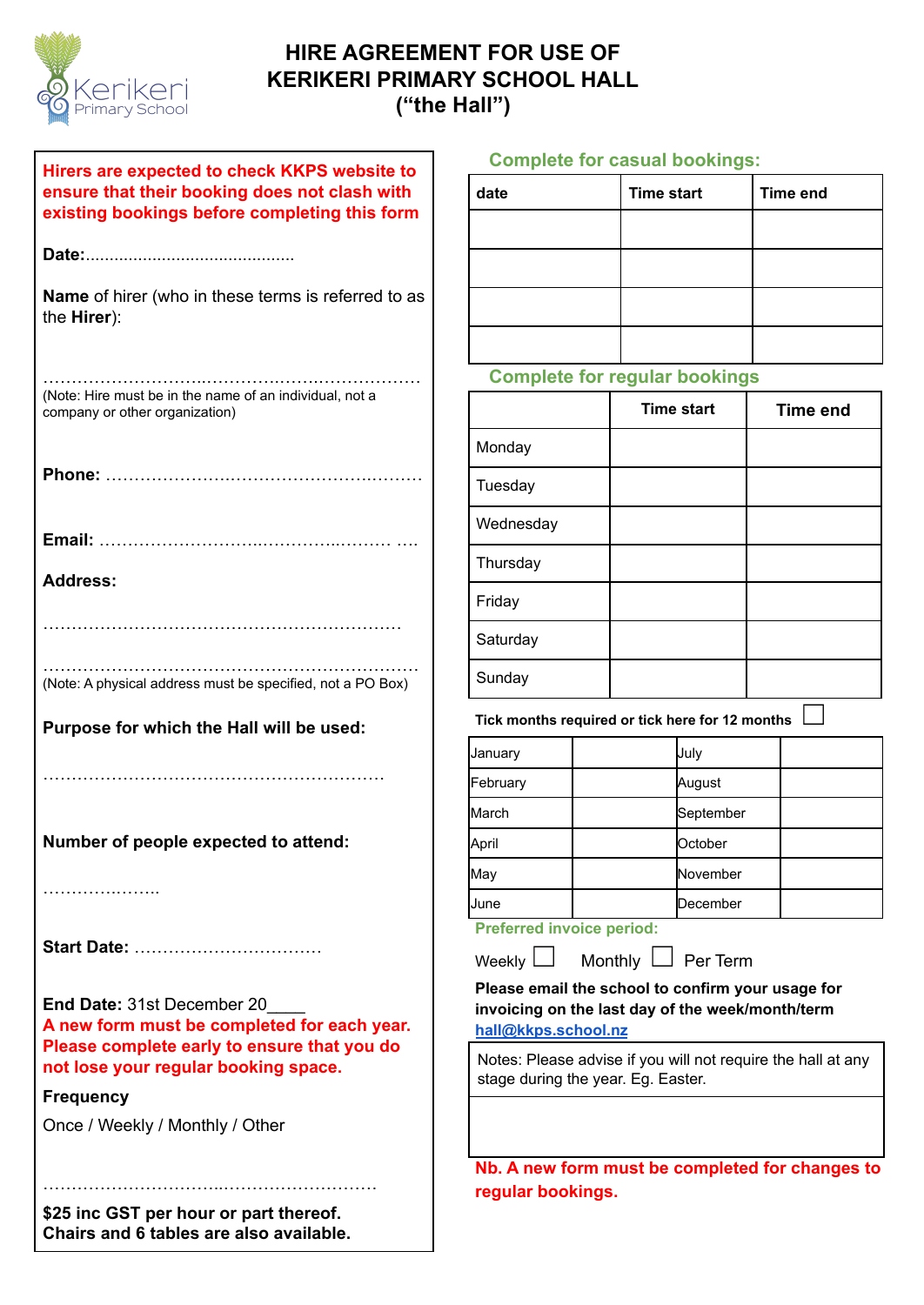## **Terms and Conditions**

- 1. **License period:** The Hirer may only use the Hall during the agreed usage hours unless the School has otherwise agreed in writing. The Hirer must not sub-let the Hall.
- 2. **Noise:** The Hirer shall keep music to a reasonable level and no excessive noise is allowed.
- 3. **Responsibility for invitees:** The Hirer shall be responsible for the behaviour of all guests, invitees and occupants of the Hall during its use.
- 4. **Security / Alarm:** The Hirer shall ensure the Hall is vacated and securely locked and the alarm set at the end of each use and no later than 30 minutes after the Finish Time unless prior permission has been obtained from the School. The Hirer shall at all times make itself familiar with the setting on/off of the alarm. Any security call out fees or costs of caretaker call out arising out of the improper operation of, or failure to set, the alarm shall be paid by the Hirer.
- 5. **Parking and Access:** Parking is permitted only in designated parking areas outside school hours and it is prohibited on School grounds.
- 6. **Removal of** r**ubbish and other items:** All rubbish and items brought onto the School by the Hirer or its guests must be removed from the Hall and School grounds by the Hirer at the end of every use. The license does not bestow any storage rights on the Hirer.
- 7. **Use of kitchen and other equipment:** The kitchen and all kitchen equipment must be left in a clean and safe condition at all times (including dishwasher unloaded and dishes replaced in cupboard). All other School equipment located in the Hall must not be used or tampered with in any way. All breakages, damage and misuse shall be reported to School office staff upon return of keys and shall be paid for by the Hirer.
- 8. **Utilities:** The Hirer shall ensure that all electrical heaters, power switches and lights are turned off at the end of each use with the exception of the fridge and freezer in the kitchen (which the Hirer must ensure remain turned on).
- 9. **Alcohol:** Organisers of functions on school property must send a written request to the principal if they wish to serve alcohol or allow BYO at any function. The organisers must have this consent before any alcohol is consumed.
- 10. **Fire risk:** Smoking and the use of candles, matches or gas heaters is not permitted in the Hall, on the School grounds or in any School buildings. The Hirer must appoint a fire warden who must familiarise him/herself with the School's Emergency Evacuation Procedure.
- 11. **Care of walls:** The Hirer must not attach any material of any kind to any surfaces in the Hall without prior written approval. This means that staple guns, tacks, sellotape or nails must not be used for erecting decorations on walls, curtains or ceiling. Any materials permitted to be attached to surfaces must be removed immediately after the Function.
- 12. **Care of floors:** The Hirer must ensure the Hall floor is not damaged whether by footwear, the moving of furniture and equipment (which must be carried not dragged) or otherwise.
- 13. **Cleaning:** The Hirer must ensure that the Hall is cleaned to a reasonable standard immediately after each use.
- 14. **Keys:** All key arrangements are to be made through the School office. Long-term licensees are permitted to hold a key and use the hall on their agreed usage dates without the direct involvement of the Board or a school employee. Casual licensees must collect the key from the School office, no more than 48 hours prior to the date of use between the hours of 9am and 3pm on Monday to Friday, and shall return the key to the School office on the school day immediately following the use during the same hours.
- 15. **Variations:** These terms and conditions (including Hire Rates) may be varied at any time at the School's discretion. In the case of long term licenses, three months prior notice of any variation shall be given.
- 16. **Termination by School**: A Licensee's use of the Hall may be terminated with immediate effect if, in the opinion of the Board, any of the conditions of this license are not being met to the satisfaction of the Board. In the case of long term licenses, the School may give one month's notice of termination of this license if breaches of the terms of the license are recurring on a consistent basis.
- 17. **Termination by Hirer:** Long-term licensees must give one month's prior notice of their intention to terminate this license. A payment of one month's license fee in lieu of notice is acceptable.
- 18. **Use of Hall by School:** The School may give long term licensees 1 week's notice of its desire to use the Hall on any date normally used by the Hirer under the terms of this license.
- 19. **Damage and Injury:** The Hirer is liable for, and indemnifies the School and the Board against, any damage caused to the Hall and all other loss to and costs incurred by the School arising directly or indirectly from the hire of the Hall by the Hirer, fair wear and tear excepted. Such damages, losses and costs shall be deducted from the Bond. The Board delegates to the employees at the School office the authority to inspect the Hall to determine whether any damage has occurred.
- 20. The Hirer indemnifies the School and the Board against any liability incurred by the School in respect of injuries to persons or damage to property that may arise out of the hire of the Hall by the Hirer.
- 21. NB: re the use of the hall for sports such as basketball; users must ensure that balls are not deliberately thrown into the ceiling panels, projector, walls, doors and windows. It is our expectation that games will be played with due diligence and respect of the facilities. As stated above any costs to repair damage will be *passed onto the Hirer.*
- 22. **No assignment:** This agreement is personal to the Hirer. The Hirer may not sublicense this license.